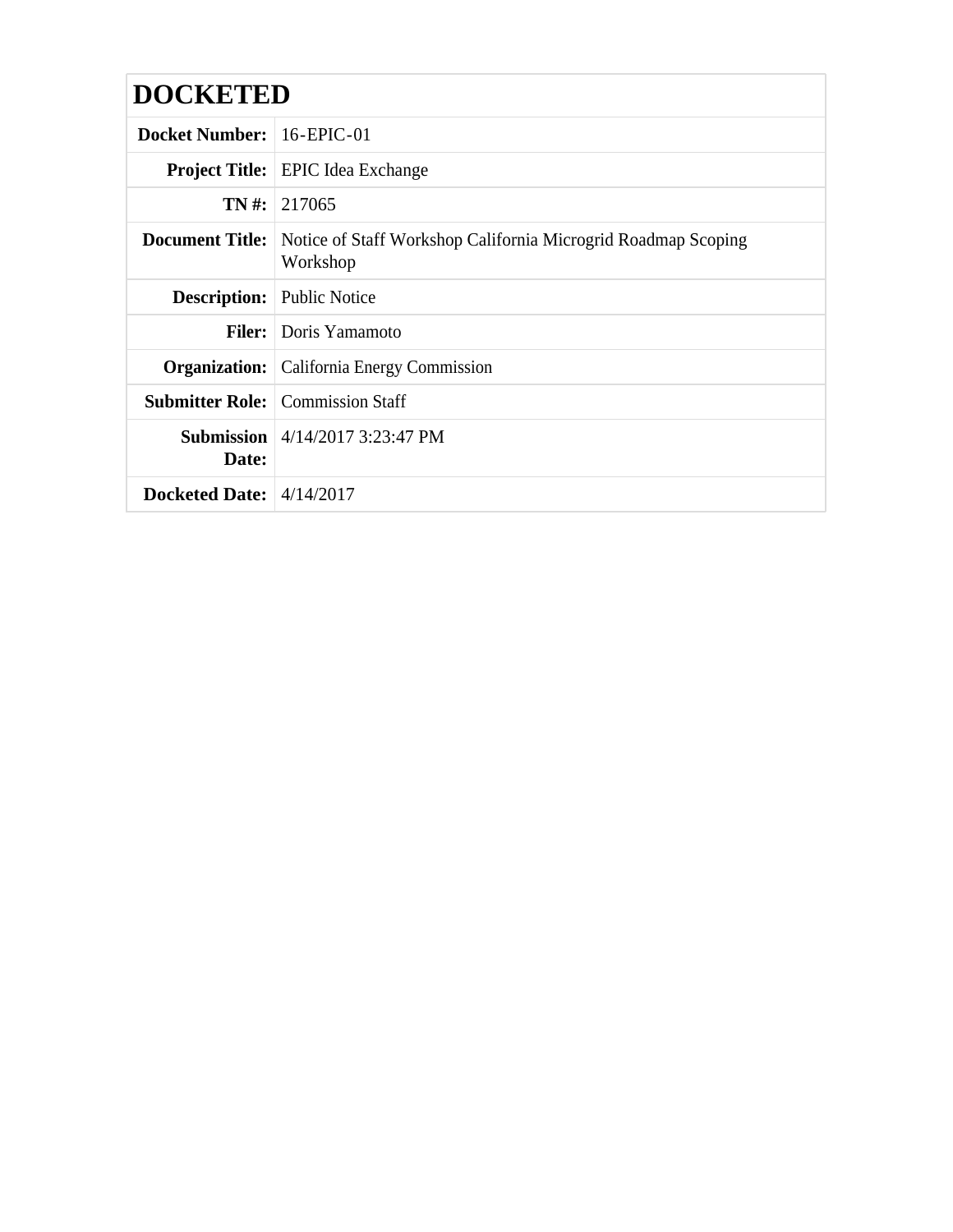

In the matter of:

California Microgrid Roadmap

\_\_\_\_\_\_\_\_\_\_\_\_\_\_\_\_\_\_\_\_\_\_\_\_\_\_\_\_\_\_\_\_\_\_\_

Docket No. 16-EPIC-01

STAFF WORKSHOP RE: Microgrid Roadmap

# **Notice of Staff Workshop:**

) ) ) )

## **California Microgrid Roadmap Scoping Workshop**

California Energy Commission staff will conduct a public workshop with staff from the California Public Utilities Commission (CPUC) and the California Independent System Operator (California ISO) on the California Microgrid Roadmap to develop a plan to accelerate the adoption of microgrids in the state. Stakeholders may participate in person or online. The workshop will be held:

### **Tuesday, April 25, 2017**

Beginning at 9:30 a.m. THE U.S. GRANT HOTEL 326 Broadway San Diego, California 92101 Wheelchair Accessible

Remote Access Available by Computer or Phone via WebEx™ (Instructions below)

## **Background**

A microgrid roadmap for California is being developed in an effort to make California's electric grid more resilient and adaptable to the state's anticipated future needs. Microgrids are able to manage customer critical resources, provide services for the utility grid operator, disconnect from the grid when the need arises, and provide the customer and the utility different levels of critical support when the need exists. Microgrids can incorporate clean, low-carbon energy resources with increased energy efficiency, distributed energy resources such as energy storage, distributed renewables, demand response, electric vehicles, and other advanced generation and advanced distributed energy systems. This roadmap is a joint effort between the California Energy Commission, the CPUC, and the California ISO.

This roadmap will address the full range of issues that are delaying or hindering the commercialization of microgrid technologies in California. The results of this roadmapping effort will help to address many of these issues by having a coordinated California state agency roadmap for the commercialization of microgrids in California.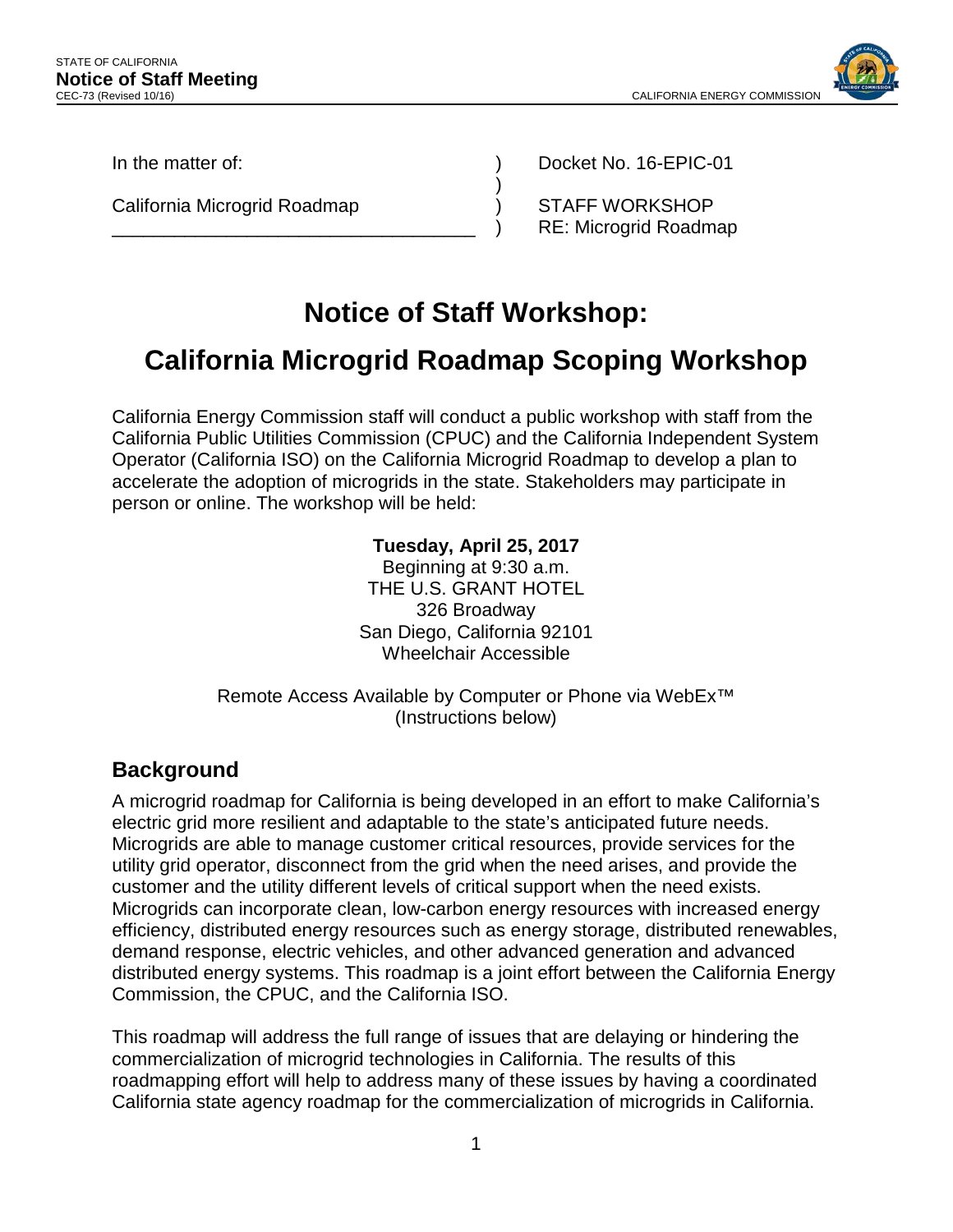This scoping workshop is focused on reviewing the key issues impacting the commercial success of microgrids. Based on previously completed workshops and information from research completed by the Energy Commission, the majority of the issues can be grouped into three areas: 1) understanding the financial costs and maximizing the benefits of microgrids; 2) addressing the regulatory challenges faced by microgrids; and 3) capturing the innovation and capabilities of new technological opportunities to make microgrids more useful to the operator, end-customer and the utility. The workshop will hold open discussions on these and other related topics, allowing industry, utility, academic, end-customer and other representatives to provide their experiences and make recommendations for solutions to these challenges.

This workshop is the third in a series of five workshops that will be used to develop and publish the joint agency *Roadmap to Commercialize Microgrids in California*. The first and second workshops were held on May 24, 2016, and September 6, 2016. Information on prior workshops can be found on the Energy Commission web page at: [http://www.energy.ca.gov/research/microgrid/documents/index.html.](http://www.energy.ca.gov/research/microgrid/documents/index.html)

The Energy Commission, CPUC, and the California ISO completed roadmaps for Energy Storage and Vehicle Grid Integration. This roadmapping effort will follow the same process and format that was successfully used for those two roadmaps. Those roadmaps, as well as more information on the California Microgrid Roadmap, can be found on the Energy Commission web page at: [http://www.energy.ca.gov/research/microgrid/.](http://www.energy.ca.gov/research/microgrid/)

## **Agenda**

| 1. | <b>Opening Comments</b>                                                                                                | Energy Commission, CPUC,<br>California ISO |
|----|------------------------------------------------------------------------------------------------------------------------|--------------------------------------------|
| 2. | Recap of the first two workshops                                                                                       | <b>Energy Commission Staff</b>             |
| 3. | Key lessons learned from previous<br>research                                                                          | <b>Energy Commission Staff</b>             |
| 4. | New Energy Commission microgrid<br>research effort                                                                     | Navigant                                   |
| 5. | <b>Open Discussion</b>                                                                                                 | All                                        |
| 6. | Break into three Separate Working Group Sessions:<br>(Note: Separate WebEx sessions and phone lines for each session.) |                                            |
|    | Plenary Sessions + Track 1 Financial – Costs and Benefits (facilitated by<br>а.<br>California ISO representative)      |                                            |

- b. Track 2 Regulatory Opportunities and Challenges (facilitated by CPUC representative)
- c. Track 3 Technical Opportunities and Challenges (facilitated by Energy Commission representative)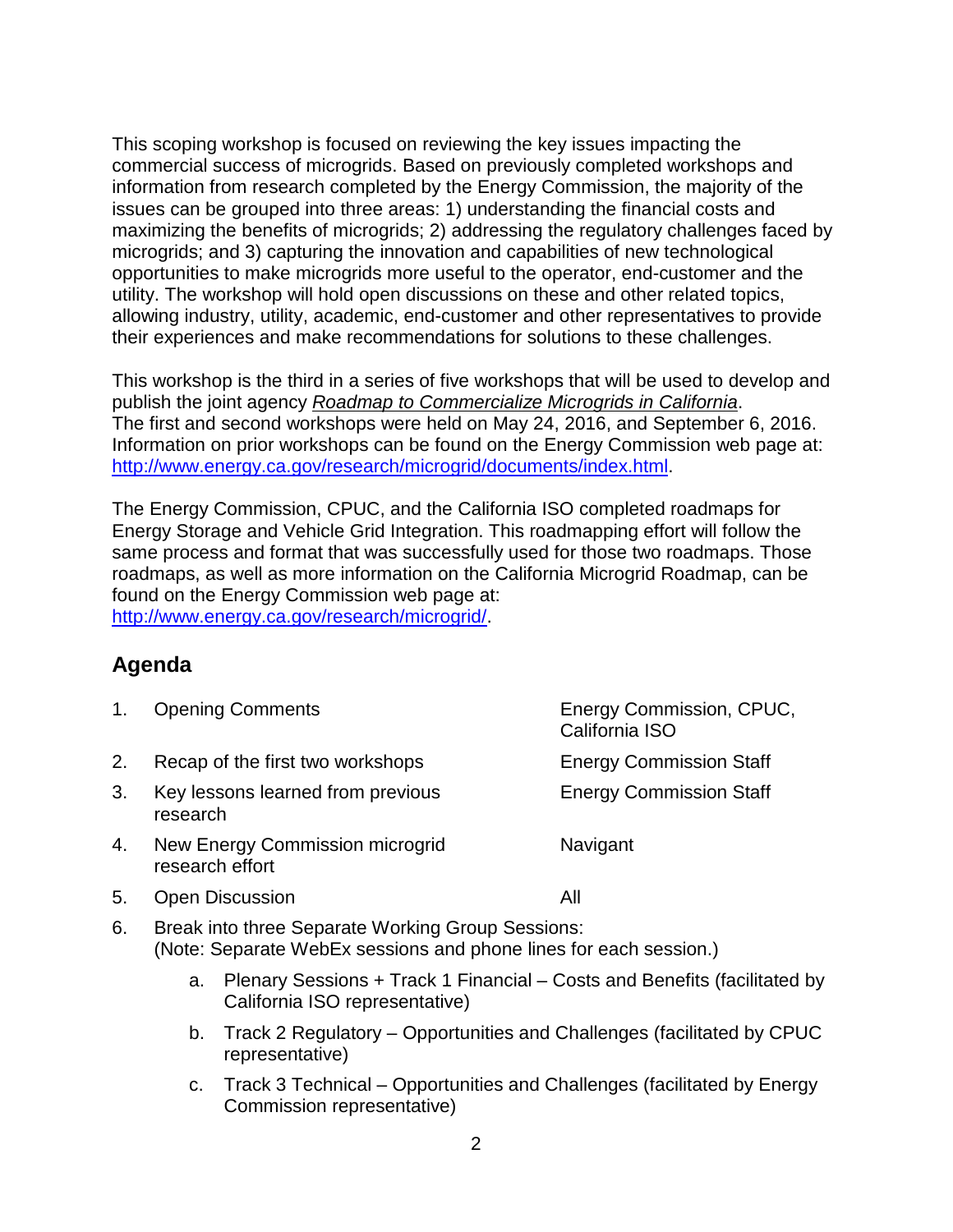- 7. Lunch Break around 12:30pm
- 8. Return from lunch and continue All with Separate Working Group Sessions.
- 9. Three Separate Working Groups return to Plenary Session
	- a. Each separate working group will provide a summary of issues discussed and recommend actions that need to be addressed in the roadmap
	- b. Recommended next steps for each separate group

|     | 10. Open Discussion                                                                | Αll                            |
|-----|------------------------------------------------------------------------------------|--------------------------------|
| 11. | Overview of the format for<br>the roadmap document                                 | <b>Energy Commission Staff</b> |
|     | 12. Discuss next steps and schedule for<br>fourth workshop in late June/early July | <b>Energy Commission Staff</b> |
|     | 13. Adjourn by 4:30                                                                | All                            |

### **Public Comment**

**Oral comments:** The Energy Commission will accept oral comments during the workshop. Comments may be limited to three minutes per speaker depending on the number of commenters desiring to speak. Any comments may become part of the roadmap development and will be included in the workshop summary.

**Written comments:** This workshop is using an electronic commenting system for submitting written comments. Stakeholders wishing to submit comments should complete the form provided on the EPIC docket webpage at: [https://efiling.energy.ca.gov/Ecomment/Ecomment.aspx?docketnumber=16-EPIC-01.](https://efiling.energy.ca.gov/Ecomment/Ecomment.aspx?docketnumber=16-EPIC-01)

Written comments should be submitted by 5:00 p.m. on May 9, 2017. All written comments will become part of the public record of this proceeding.

You may also include general comments in the box titled "Comment Text" or attach a file with your comments. Attached comments must be in a Microsoft® Word (.doc, .docx) or Adobe® Acrobat® (.pdf) formatted file.

The Energy Commission encourages use of its electronic commenting system, but written comments may also be submitted by e-mailing them to the Dockets Office, or by U.S. Mail to:

> California Energy Commission Dockets Office, MS-4 Re: Docket No. 16-EPIC-01 1516 Ninth Street Sacramento, CA 95814-5512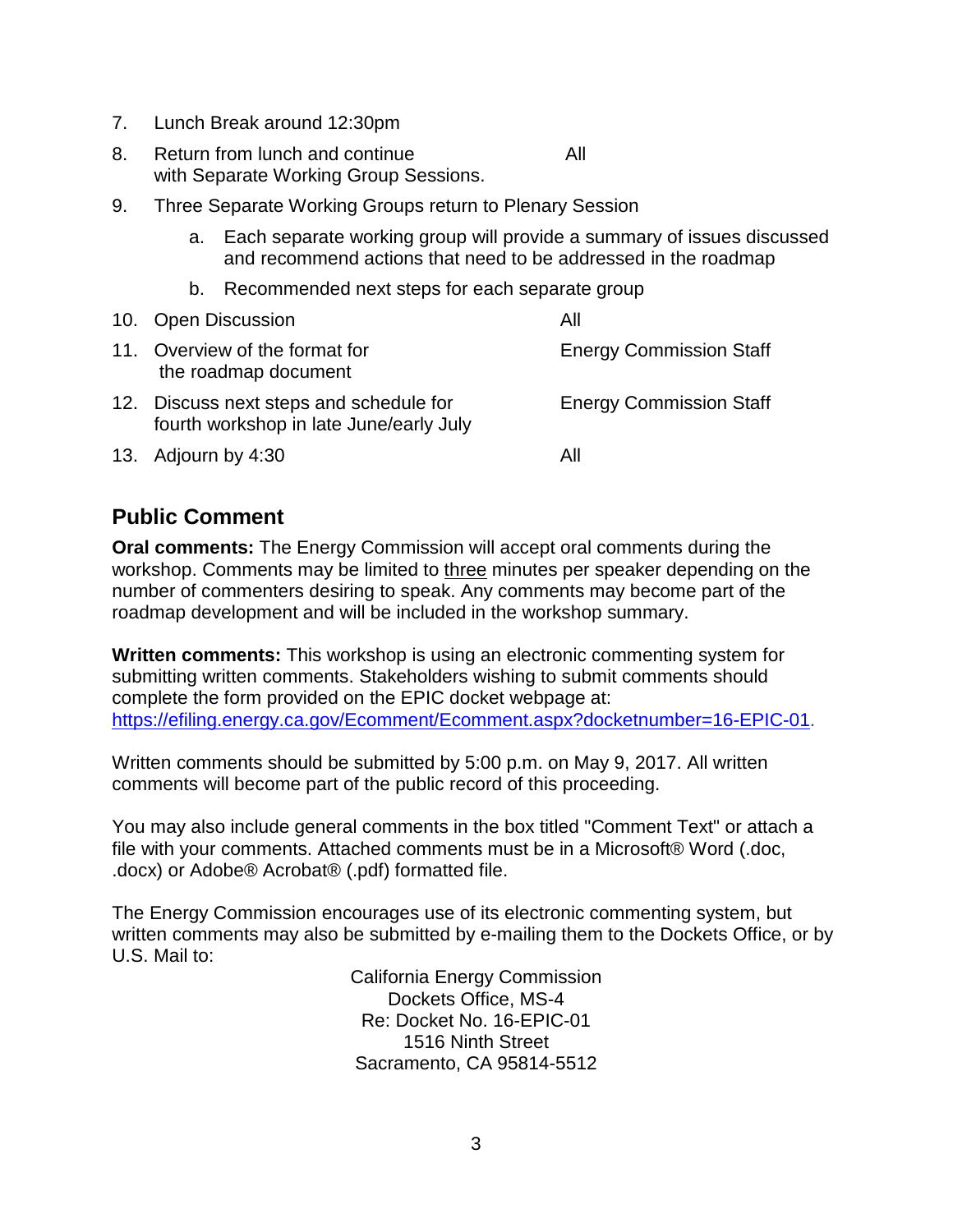If you choose not to use the electronic filing system, please include the docket number 16-EPIC-01 on any e-mailed or written comments. Comments may be e-mailed to [docket@energy.ca.gov.](mailto:docket@energy.ca.gov)

Please note that your electronic, e-mailed, written and oral comments, attachments, and associated contact information (for example, address, phone, and e-mail) become part of the viewable public record. Additionally, this information may become available via Google, Yahoo, and other search engines.

## **Public Adviser and Other Commission Contacts**

The Energy Commission's Public Adviser's Office provides the public assistance in participating in Energy Commission proceedings. If you want information on how to participate in this forum, please contact the Public Adviser, Alana Mathews, at [PublicAdviser@energy.ca.gov](mailto:PublicAdviser@energy.ca.gov) or (916) 654-4489, or toll-free at (800) 822-6228.

If you have a disability and require assistance to participate, please contact Poneh Jones at [poneh.jones@energy.ca.gov](mailto:poneh.jones@energy.ca.gov) or (916) 654-4425 at least five days in advance.

Media inquiries should be sent to the Media and Public Communications Office at [mediaoffice@energy.ca.gov](mailto:mediaoffice@energy.ca.gov) or (916) 654-4989.

If you have questions on the subject matter of this meeting, please contact Mike Gravely at: [Mike.Gravely@energy.ca.gov](mailto:Mike.Gravely@energy.ca.gov) or (916) 327-1370.

## **Remote Attendance**

You may participate in this meeting through WebEx, the Energy Commission's online meeting service. Presentations will appear on your computer screen, and you may listen to audio via your computer or telephone. Please be aware that the meeting may be recorded.

#### **To join a meeting:**

VIA COMPUTER: Go to [https://energy.webex.com](https://energy.webex.com/) and enter the unique meeting number for the applicable session.

| <b>Session Topic</b>                                      | <b>Meeting Number</b> |
|-----------------------------------------------------------|-----------------------|
| Plenary Sessions + Track 1 Financial – Costs and Benefits | 920 283 025           |
| Track 2 Regulatory – Opportunities and Challenges         | 922 982 232           |
| Track 3 Technical – Opportunities and Challenges          | 924 846 438           |

When prompted, enter your name (if applicable). A password is not necessary to join the meeting.